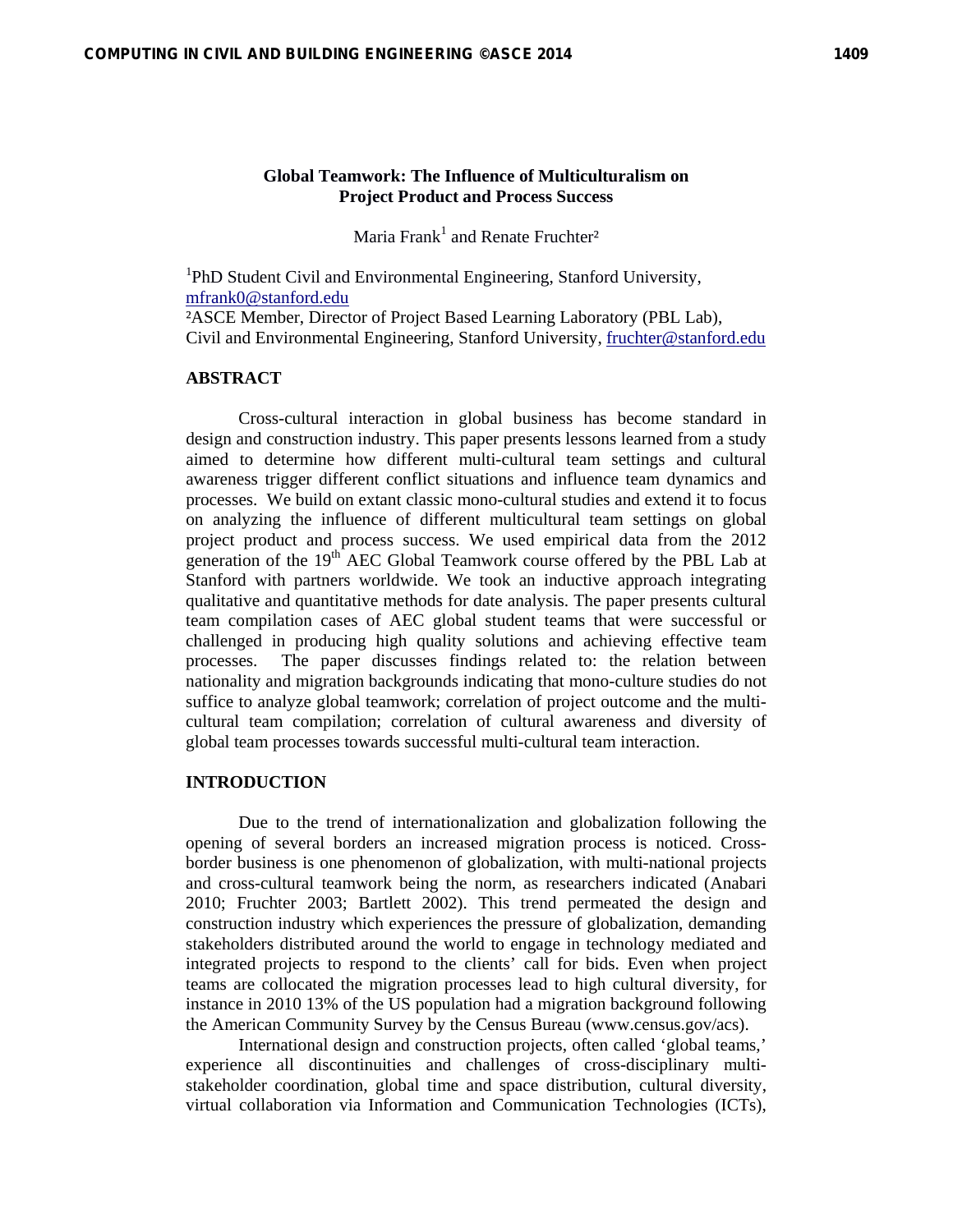and constantly changing team settings. The analysis and understanding of behavioral dynamics in multicultural teams and the influence on the project outcomes is still in its infancy in the design and construction industry. (Ochieng 2010, p. 451) To develop highly efficient, innovative, global, project teams it is important for organizations to train employees understand behaviors and everyday situations from different cultural standpoints. (Ochieng 2010; Bartlett 2002, p.18)

# **THEORETICAL POINTS OF DEPARTURE**

This study builds on classic and recent culture research. Culture represented by the members of global teams, is described by various anthropologists and ethnographers. It is very hard to define culture in its full extend as it is a highly complex system. In 1952 Kluckhohn and Kroeber counted more than 150 different definitions of culture (Kroeber et al. 1985). Hill's definition states: "Culture [is] a system of values and norms that are shared among a group of people and that when taken together constitute a design for living"(Hill 2009, p. 90) that is always in the process of being formed. All human interaction is fundamentally colored by the culture of the interaction partners; hence it influences global teamwork. Most of the research has focused on influence of culture on teamwork based on the mono-cultural approach of different culture theories. The five most cited theories by Kluckhohn and Strodtbeck (1961), Hall (1982), Hofstede (2003), Trompenaars and Hampden-Turner (1997), and the GLOBE (Hoppe, 2007) initiative are used as theoretical points of departure for this research. Nevertheless, these theories focus on mono-cultural characteristics and do not provide a deep insight into the dynamics of multicultural interaction.

In a global team work setting all tasks become more complex and take longer due to the discontinuities mentioned before. Difficulties in cross-cultural interaction often arise resulting in conflicts ranging from misunderstandings due to a language barrier, coordination difficulties due to time zone differences, to misunderstandings due to cultural differences in work styles, interaction protocols, and perception of appropriate behavior in general. (Anabari et al. 2010) Especially in so called 'swift' teams, which are common in the construction industry, these difficulties increase since the team members do not have any past experience working together and no time to get to know each other well enough to adapt to different working approaches, language, and work practices. To be successful teams need to build a level of trust fostered by information sharing (Koehler 2009) and a level of cultural awareness (Hill 2009, Berry et al. 2009) that creates an understanding of the differences and similarities.

### **AEC GLOBAL TEAMWORK EDUCATION TESTBED**

This research is a case study based on the 2012 AEC Global Teamwork project based learning (PBL) course by the PBL Lab at Stanford University (pbl.stanford.edu) were seven cross-disciplinary, collaborative, globally distributed teams were observed during their AEC global teamwork project. The  $19<sup>th</sup>$  generation of AEC global Teamwork took place from January  $12<sup>th</sup>$  2012 till May  $11<sup>th</sup>$  2012. It started with a four day Kick-off event at Stanford University, followed by a three and a half months period of globally distributed teamwork, and concluded with one week of collocated teamwork experience at Stanford before the final presentation in May. The total duration of the project was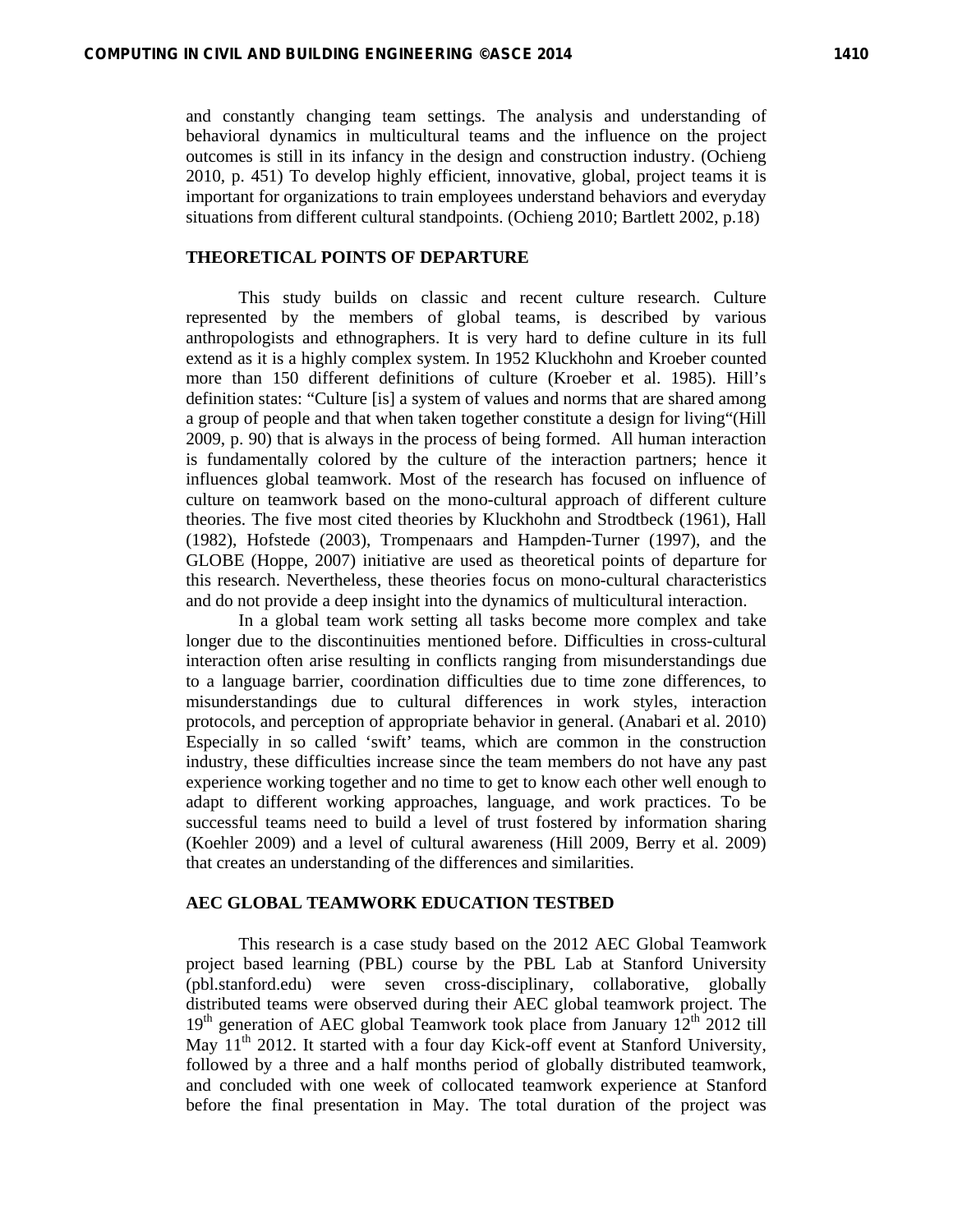seventeen weeks. The schedule allowed for comparisons of the collocated and distributed team dynamics, i.e. two collocated weeks at the kick-off and end of the PBL course, and weekly online team meetings and project review sessions with faculty and industry mentors during the three and a half months period of the course. The student cohort was composed of 39 participants coming from 9 universities from the Americas and Europe representing 7 different countries. They were grouped into seven cross-disciplinary, globally distributed teams. Each team was composed of an architect, two structural engineers, two construction managers, one mechanical building systems engineer, and a life cycle financial manager. Note that more than 50 % of the participants had a migration background, following the German definition of being born, or having parents that were born, in a foreign country. 18 different national and migration backgrounds were identified: Canadian, Chinese, Danish, British, French, German, Hongkongese, Indian, Micronesian, Polish, Serbian, Slovenian, Swedish, Syrian, Taiwanese, Turkish, and US American. Each of the AEC seven teams had representatives from at least three different geographic locations and universities.

#### **DATA COLLECTION AND ANALYSIS METHODOLOGY**

Based on the grounded theory approach (Corbin and Strauss, 2008) this study combined qualitative and quantitative research methods in an inductive manner, in order to achieve a broader understanding of complex cross-cultural interactions. The collected data underlay the theoretical sampling, coding, and constant comparison methods. Special attention was paid to avoid prejudices and stereotyping which easily accompany cultural differentiation.

**Data Collection***.* Three main data sources were used: in depth analysis of the meetings from one of the seven teams, participants' self-reported insights from all seven AEC teams, and Dr. Fruchter's instructor field observations from all the seven teams meetings and activities.

The team meetings were analyzed through direct field observation as well as through detailed video protocol analysis. Twenty one videos from meetings were examined with a total of approximately thirty hours. Field observations were conducted over ten days of collocated work and fifty virtual meetings.

The participants self-reported insights were collected through a questionnaire which 36 out of 39 participants completed as well as through 18 interviews with at least one member from each team. In the questionnaire the participants were asked to evaluate their own behavior, the behavior of their team members, and the overall project. The focus was laid on subjectively perceived behavioral patterns which relate to the cultural background, with a focus on the perception of time, interpersonal relations, interaction protocols, communication norms, communication channels, emotionality, conflict behavior, and cultural awareness. Dr. Fruchter provided comparative instructor's insights on the team processes before and during the data collection and analysis.

**Data Analysis.** The field observations, video protocol analysis notes, and interview information were analyzed using a coding scheme proposed by Hay (2005) consisting of a basic coding to distinguish general patterns and an interpretative code which revealed more specific themes.

The questionnaire data was analyzed using linear regression analysis and frequency distributions. The focus lay on two units of analysis – individual and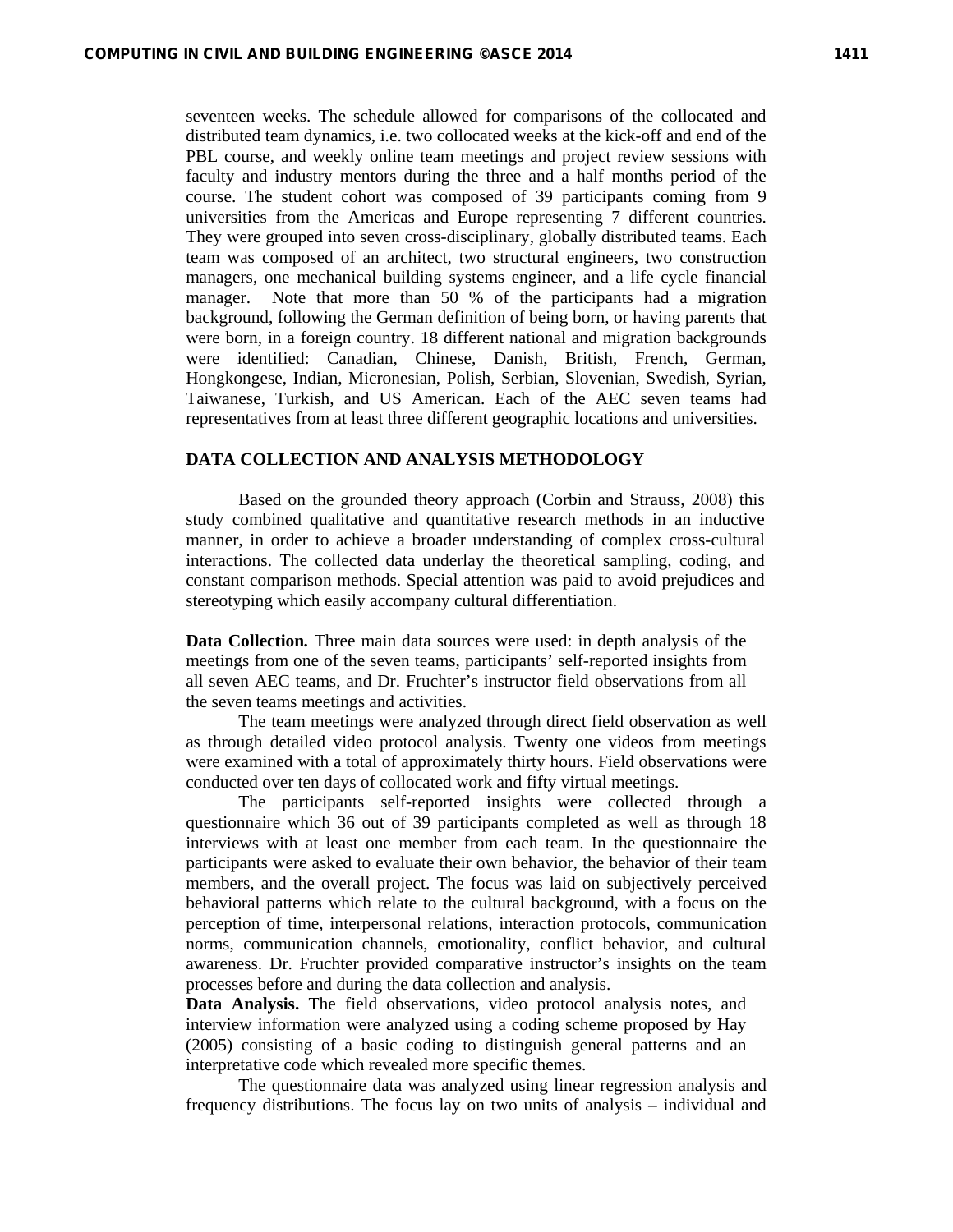team level focusing on various behaviors related to nationality and migration background. Further analysis was conducted on highly indicative aspects based on statistically significant results and impacts on team dynamics.

The GLOBE (2007) study subsumes nations in 10 different culture clusters. The characteristics of these culture clusters are described by the aforementioned culture theories. The AEC students were assigned to one of these clusters based on their nationality. This approach allowed for more cases in the respective groups. The common culture criteria presented in the five culture studies were clustered into ten master categories. The complex matrix using these ten culture categories was developed to analyze the culture related behaviors and processes in the seven AEC global project teams.

To evaluate the participants' behavior the participants' self-assessment and the assessment by their team members was used. The behavior was then analyzed with respect to nationality, migration background and discipline using a linear regression analysis that determined the r² value and the ANOVA to indicate the statistical significance and probability (p) for the model.

The following represent the final team evaluation based on: (1) the reported behavior, i.e. work preferences and whether students prefer to work in a team, individually or both - shown in Figure 1, and (2) theoretical team members' behaviors, i.e. Level of Individualism. The level of individualism is to be understood as the extent to which a person is focused on oneself in contrast to a focus on the collective or group based on their nation's cultural predisposition. By comparing the theoretical and observed distributions we observed the following similarities between the teams: teams 5 and 6 have an almost identical distribution in their cultural predisposition and in the actual reported behaviors. This shows that specific team constellations result in specific team behaviors. Culture theory and their dimensions were used to determine the mean team behavior. This qualitative analysis highlighted how different cultural backgrounds affect the observable behavior. The results were compared with the qualitative and quantitative findings. The findings are discussed in section 5.



**Figure 1. Observed and theoretical culture related behaviors** 

### **FINDINGS**

To analyze the team behavior the common elements of the five theories were clustered in ten master categories according to their affinities. Some critique points of individual theories could be leveled out and draw a more complete picture. The ten master categories are: dimension of Human Nature, Space,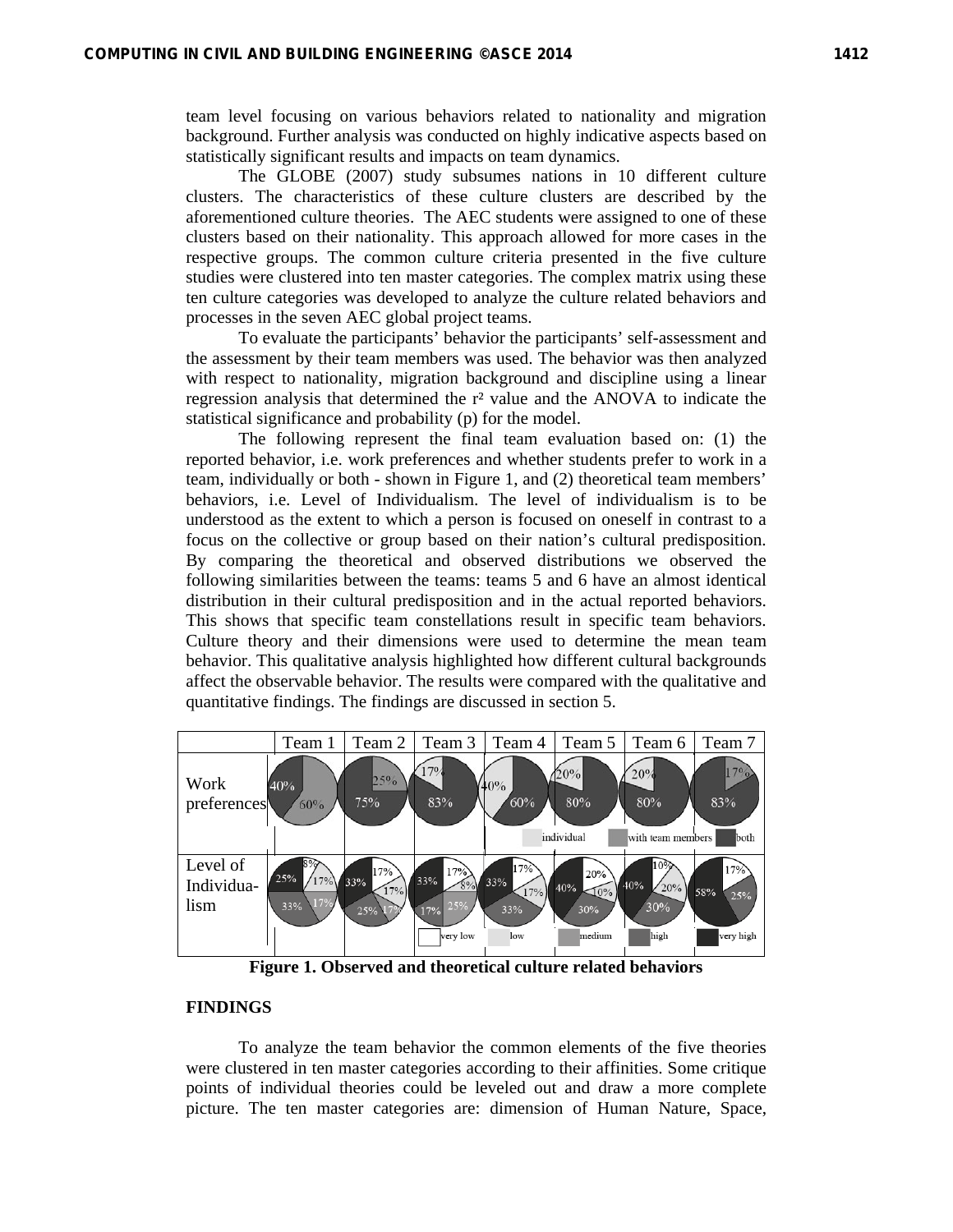Context, Social Relation, Time, Performance, Power, Uncertainty, Gender, and Emotionality. This study focused on the dimensions of Context, Social Relation, Time, Power, and Emotion as a main framework. Following the master categories the teams were evaluated and their behavior compared.

**Influence of Nationality and Migration.** The participants were grouped in their culture clusters, following the GLOBE model (2007) and the observed behaviors were used to determine culture related behavior. An interesting observation in this study is the effect of migration background on culturally influenced behavior. It was assumed that migration, as an exposure to two or more cultures, leads to a mitigation between those cultural components and different behavioral patterns. Most of the research studies focused on mono-cultural characteristics do not take into consideration the effects of migration on behavioral patterns. The data indicate the influence of migration on team members' behavior. Participants having a migration background do not merely behave along neither their national culture standards nor their migration background national culture standards, but can create completely new behaviors.

**The Influence of Multiculturalism on the Project Outcome.** The cultural compilation of teams influences their interaction and dynamics and thereby can result in different project outcomes. In this study an evaluation of the project outcome based on process and product success was used. Culturally complex teams can reach a high process and product success level following the theory stating that heterogeneity improves team work.

**Team Process Success.** The team process evaluation was based on the insights of the class instructor and coach Dr. Fruchter as well as on the teams' feedback through the questionnaire. Evaluation criteria considered the number and the type of conflicts that occurred during the project, the way in which conflicts were resolved, as well as the overall team relation. A good team process is closely related to trust building between the team members and creating valuable communication and interaction norms. As a consequence teams can interact more efficiently and reach a higher product success.

The process success was influenced by four multi-culture aspects. The first aspect is a high cultural diversity. The teams having a high cultural complexity, and many cultural background similarities reached the highest level of process success as show Teams 2 and 3. A mutual understanding of the influence of culture and therefore a high cultural awareness fostered good communication. The teams that experienced the most interaction problems were teams with a low cultural heterogeneity like Team 5 and 6. Being multicultural as a team but not very complex reduces the chances of cultural awareness. Cultural differences are minimized and hence not acknowledged but transferred to the personal level.

The second aspect is the general mean of culture context (Hall, 1982). It was more difficult for teams with a low-context mean to develop an amicable team relation, since the focus on the task and the specific behavior favors professionalism as in Team 5 and 6. Teams with a low-context predisposition managed to develop an amicable relationship, when all members were from lowcontext cultures and had similar communication norms as in Team 7. In a team with a low context mean a low cultural diversity leads to process success. Teams with higher context means and a higher cultural diversity resulted in a good process success as well. It was observed that the higher the context of the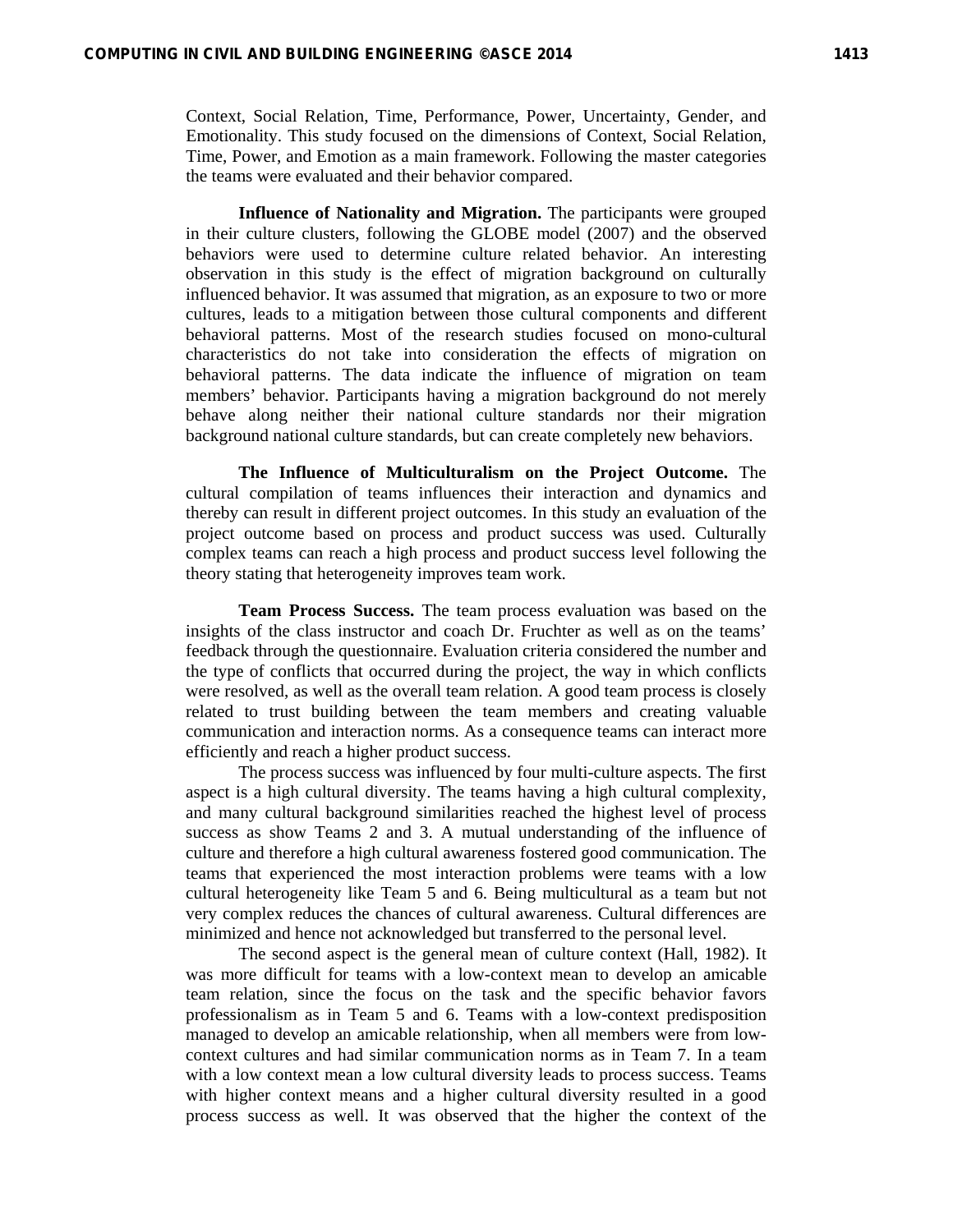preferred communication channels the better (e.g. virtual collaboration space) the team relation and trust level, since more personal information was shared.

The third aspect is the level of individualism. Very high and very low diversity in the 'Dimension of Social Relation' and the level of individualism versus collectivism result in a low conflict frequency. Teams having a medium level of complexity with the team being between individualism and collectivism showed a higher conflict frequency and complicated team dynamics as happened in Teams 1 and 4. This indicates that a high cultural heterogeneity can lead to better awareness of cultural differences, and a low cultural heterogeneity results in similar behaviors.

The fourth aspect is that higher acceptance of unequal distribution of power helped the team dynamics. In Team 5 and 6 were everybody wanted to be in charge simultaneously more conflicts occurred and the team relation worsened. In teams where members accepted that power is distributed unequally and one team member takes the lead position the team process improved.

**Team Project Product Success.** The product success of the teams was measured based on the following criteria: (1) the results of two independent competitions launched by two companies affiliated with the AEC Global Teamwork course (see http://pbl.stanford.edu/AEC%20projects/projpage.htm), (2) the instructor's assessment based on five criteria that include both individual and team contributions to the product and process, and (3) mentors' assessment. The different elements were summarized and translated into a ranking with 1 being the highest score and 7 the lowest (Table 1).

The process success typically fosters product success, but there is an additional culture related component that enhanced product success. A high "present orientation", i.e. short-term results, in the 'Dimension of Time' supported the product success especially in Team 6 and stated a high professionalism level of the teams. In a short-term oriented (Hofstede 2003) construction project timely submission of deliverables is a key success factor, since it creates space for further improvements and innovation. Having a short-term oriented multicultural compilation helped respective teams to have a better final product.

**Influence of Culture Awareness on Product and Process Success.** A deeper culture insight was gained comparing Team 5 and Team 6 (Table 1) who had a similar low process success but very different product success. Both teams had low cultural complexity, but besides similar challenging team processes, characterized by many conflicts and misunderstandings, the product outcome of the two teams was very different. Team 6 managed to achieve an excellent product outcome winning the competition focused on product quality, despite their complicated and challenging process. Comparing the culture related behavior characteristics of Team 5 and 6 offered insights into success factors.

The main aspect differentiating Team 6 was the fact that it behaved similar to the high process success teams, in the willingness to help out and culture awareness. More specifically, understanding team members' differences and challenges, enables a challenged team relation to still result in a successful project outcome showing the importance of forgiving shortcomings. If a team member accepts differences in behavior and can relate them to cultural differences the team becomes more successful and produces a quality project outcome. This indicates that even though different multicultural team compilations create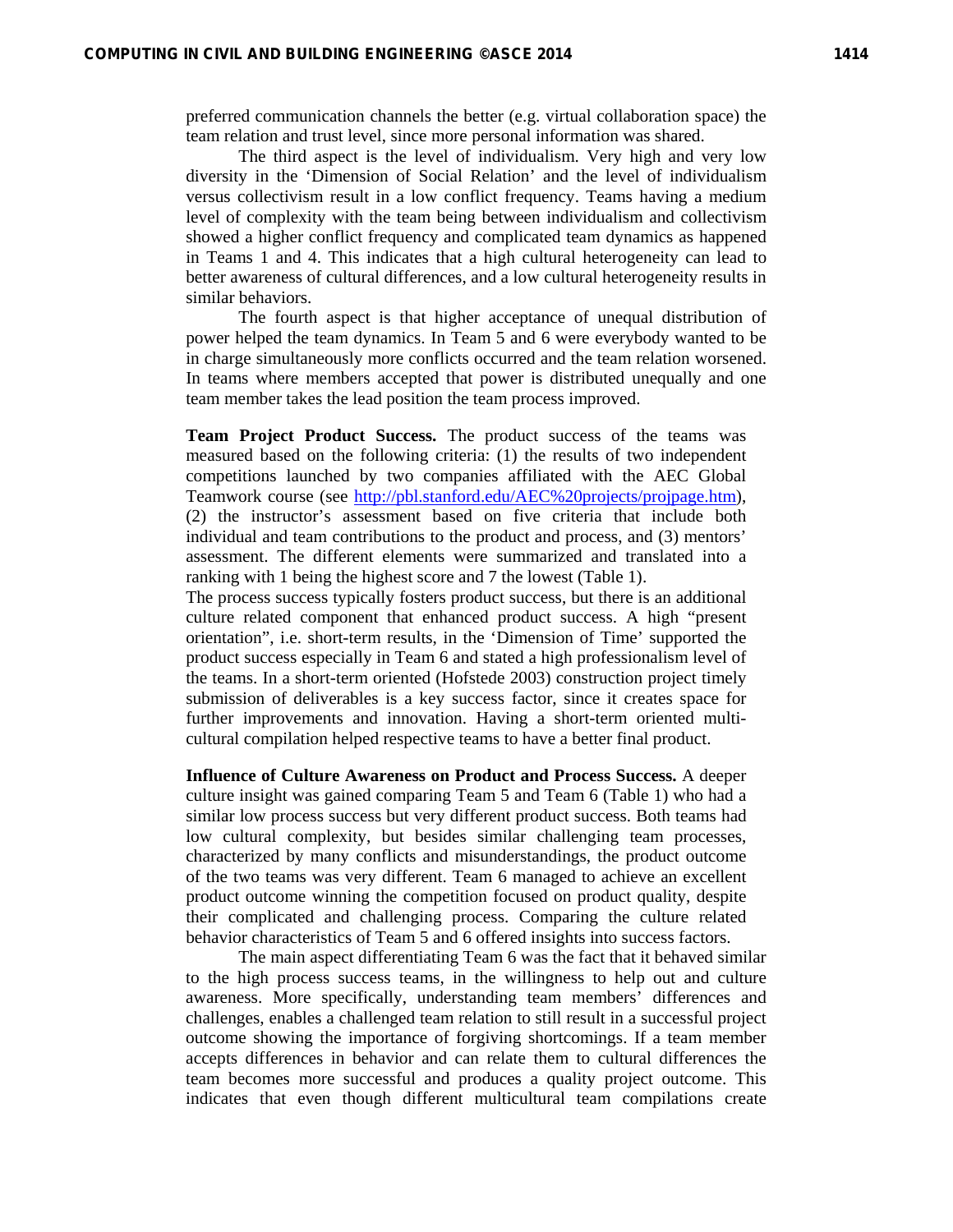different conflict risks and project outcome situations, the main factor of product success is not linked to a specific culture related behavior, but to intercultural sensitivity and awareness. Table 1 shows the seven teams and their culture diversity according to the 10 GLOBE clusters, and process and product success.

|                                                      | Team 1                   | Team 2 | Team 3         | Team 4 | Team 5     | Team 6 | Team 7     |
|------------------------------------------------------|--------------------------|--------|----------------|--------|------------|--------|------------|
| Diversity                                            | /10<br>長<br>$\mathbf{R}$ | ٨o     | A <sub>0</sub> | 40     | A0         | (10)   | 40         |
| Process                                              |                          |        |                |        |            |        |            |
| Product                                              | 5                        |        |                |        |            |        |            |
| Percent of team members within this culture cluster: |                          |        |                |        |            |        |            |
|                                                      |                          |        |                |        | 10%<br>20% | 30%    | 60%<br>40% |

**Table 1. Multi-cultural team setting, product, and process success** 

*Italic numbers represent team rankings based on outcome with 1 being the best*  Diversity Legend: 1 Nordic, 2 Anglo, 3 Germanic, 4 Latin European, 5 African, 6 East European, 7 Middle Eastern, 8 Confucian, 9 SE Asian, 10 Latin American

## **DISCUSSION**

Culture influences human behavior fundamentally and hence has a significant impact on team interaction in the modern global workplace. The research showed that not only national culture influences behavior but also migration background. This is an aspect that requires further research in international settings. Furthermore this study deepened the understanding of the influence of different multicultural team settings in highly diverse global teams on the project success. Especially in the AEC industry this topic is not discussed in depth and this study provides further insight into team formation and teamwork facilitation. Consequently, importance of cultural awareness and training within the multicultural teams is critical. When a person is not aware of cultural behavior differences s/he often assigns a behavior to individual characteristics, which if varying from one's own norms and values, can lead to conflicts. A culturally sensitive person can see different behaviors with a culture lens, knowing that different cultures have different norms and encourage different interaction protocols. This creates an understanding and leniency for different behaviors, which in turn leads to a better team interaction, higher trust, and a better project outcome. It is to be argued that is not the full understanding of cultural differences that leads to successful team interaction, but the awareness that there are differences. The next level of cultural competence, the understanding of difference then can lead to both good project outcomes and good team dynamics.

It is important to educate students and knowledge workers about crosscultural awareness and understanding. Getting to know the team members and their cultures creates an understanding to better interpret differences in behavior and relate them to culture. Thereby conflicts on a personal level that often interfere with the project success can be minimized. In closing we offer some recommendations for global learners and workers: be clear and explicit in conversation, be understanding and ask questions about different behaviors, leverage each culture's characteristics, and learn about different national cultures.